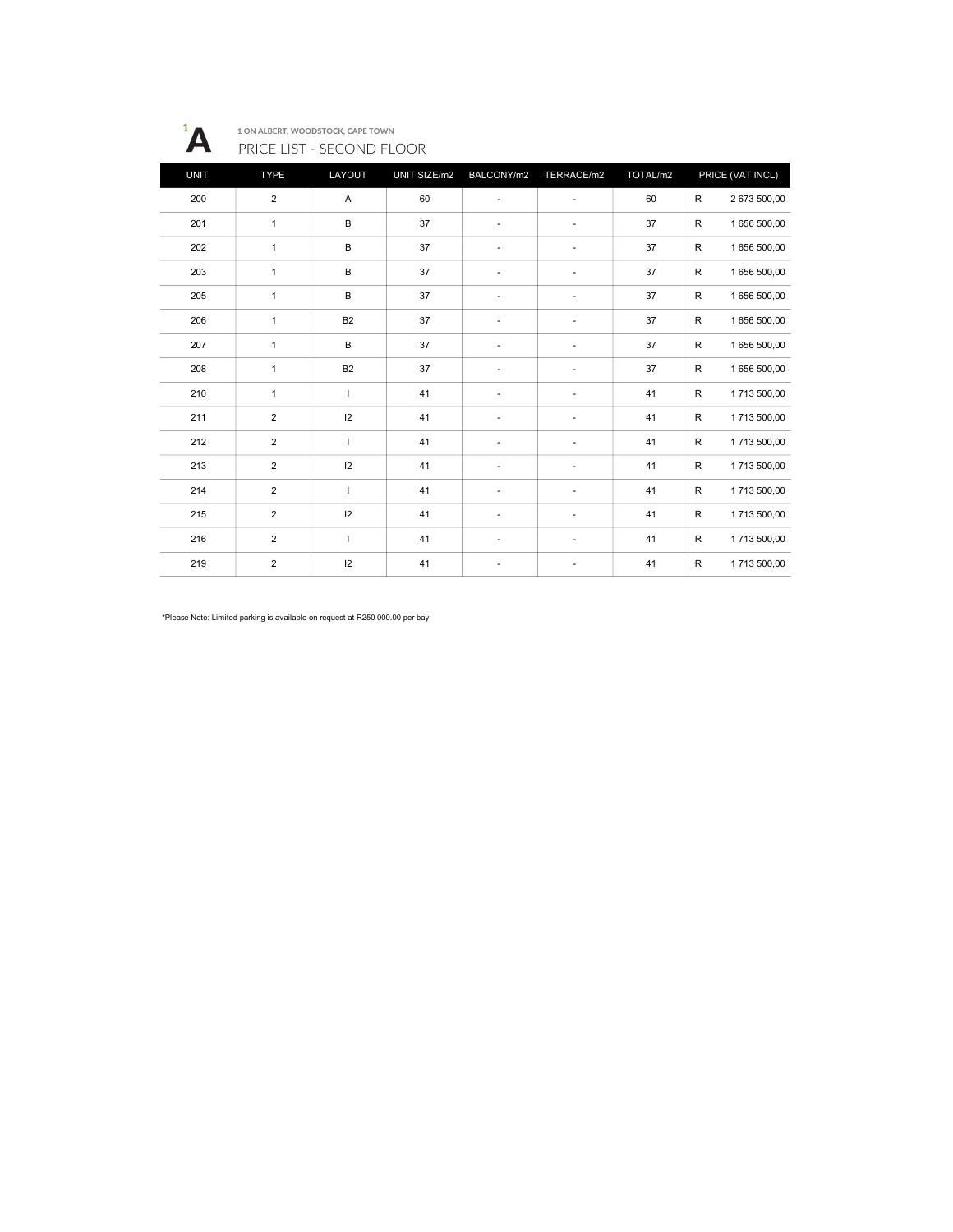|             | 1 ON ALBERT, WOODSTOCK, CAPE TOWN |                |              |            |            |          |                   |  |  |  |  |  |
|-------------|-----------------------------------|----------------|--------------|------------|------------|----------|-------------------|--|--|--|--|--|
|             | <b>A</b> PRICE LIST - THIRD FLOOR |                |              |            |            |          |                   |  |  |  |  |  |
| <b>UNIT</b> | <b>TYPE</b>                       | LAYOUT         | UNIT SIZE/m2 | BALCONY/m2 | TERRACE/m2 | TOTAL/m2 | PRICE (VAT INCL)  |  |  |  |  |  |
| 310         | Studio                            | O <sub>2</sub> | 25           | 0          |            | 25       | R<br>1 118 500.00 |  |  |  |  |  |
| 311         | Studio                            | O <sub>2</sub> | 25           | 0          |            | 25       | R<br>1 118 500.00 |  |  |  |  |  |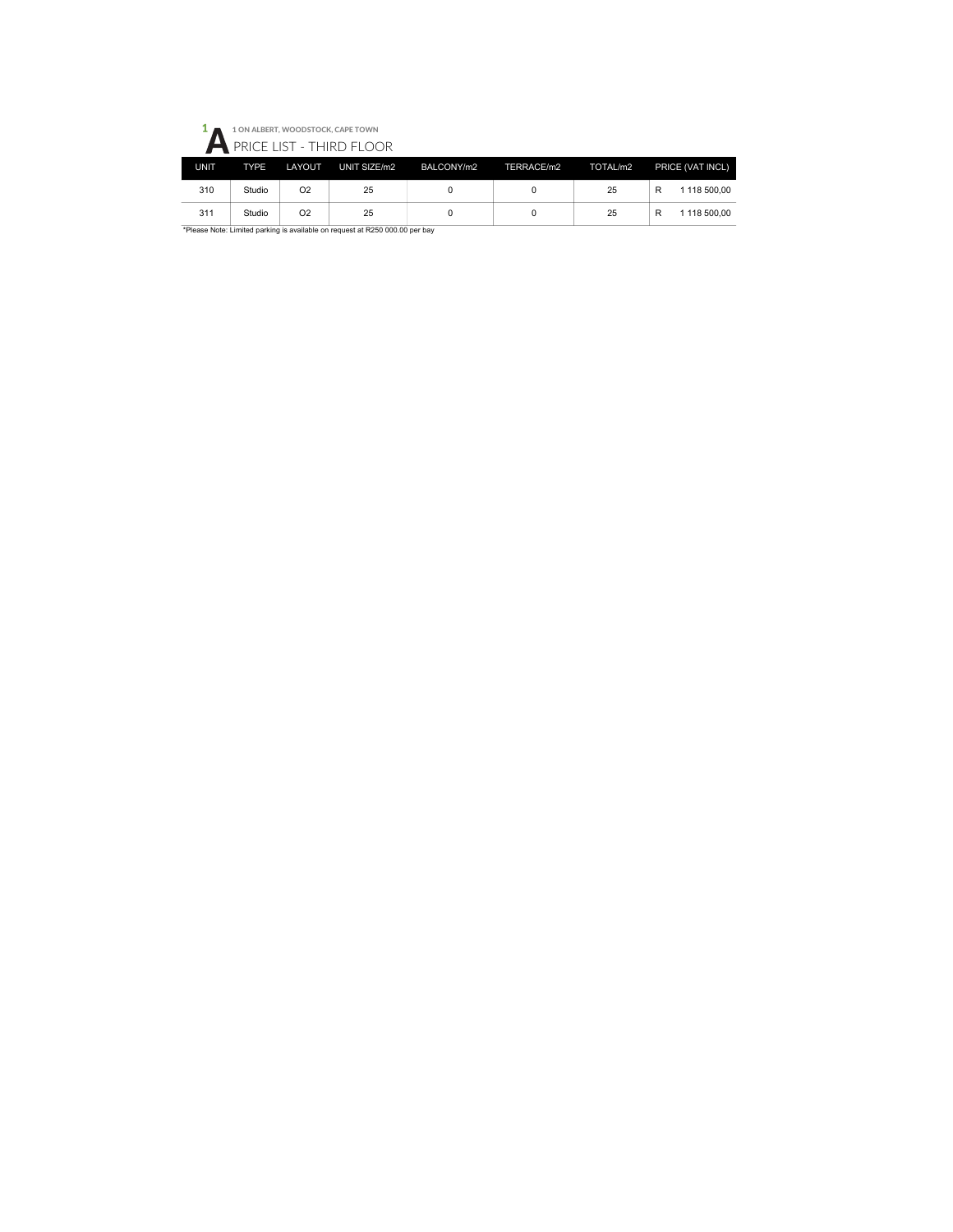

1 ON ALBERT, WOODSTOCK, CAPE TOWN PRICE LIST - FOURTH FLOOR

|                             | <b>UNIT</b> | <b>TYPE</b> | LAYOUT         | UNIT SIZE/m2 | BALCONY/m2        | TERRACE/m2               | TOTAL/m2 | PRICE (VAT INCL) |
|-----------------------------|-------------|-------------|----------------|--------------|-------------------|--------------------------|----------|------------------|
| Tenant<br>1/11/21 - 30/4/23 | 400         | Studio      | D              | 27           | incl in unit size | ٠                        | 27       | R1 131 400       |
|                             | 410         | Studio      | D              | 24           | incl in unit size | $\sim$                   | 24       | R1 131 400       |
|                             | 411         | Studio      | D              | 25           | incl in unit size | ٠                        | 25       | R1 131 400       |
|                             | 414         | Studio      | O <sub>2</sub> | 27           | incl in unit size | $\sim$                   | 27       | R1 131 400       |
| Tenant<br>1/11/21 - 30/4/23 | 416         | Studio      | O <sub>2</sub> | 27           | incl in unit size | ٠                        | 27       | R1 131 400       |
|                             | 417         | Studio      | O <sub>2</sub> | 27           | incl in unit size | ×                        | 27       | R1 131 400       |
|                             | 418         | Studio      | O <sub>2</sub> | 27           | incl in unit size | $\overline{\phantom{a}}$ | 27       | R1 131 400       |
|                             | 419         | Studio      | O <sub>2</sub> | 27           | incl in unit size | ٠                        | 27       | R1 131 400       |
| Tenant<br>1/11/21 - 30/4/23 | 420         | Studio      | O <sub>2</sub> | 27           | incl in unit size | ٠                        | 27       | R1 131 400       |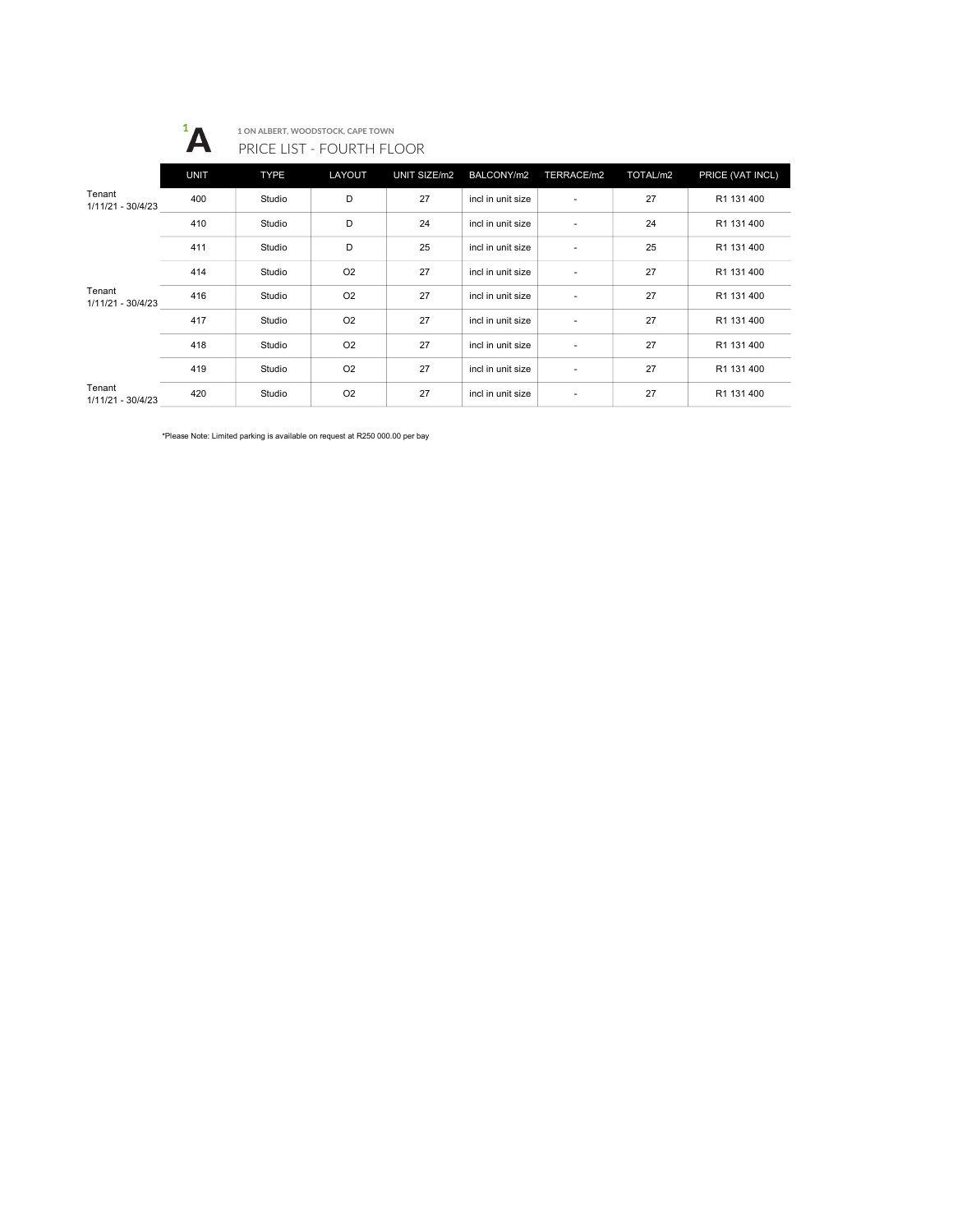

1 ON ALBERT, WOODSTOCK, CAPE TOWN PRICE LIST - FIFTH FLOOR

| <b>UNIT</b> | <b>TYPE</b> | LAYOUT         | UNIT SIZE/m2 | BALCONY/m2        | TERRACE/m2               | TOTAL/m2 | PRICE (VAT INCL) |
|-------------|-------------|----------------|--------------|-------------------|--------------------------|----------|------------------|
| 500         | Studio      | G              | 27           | incl in unit size | $\overline{\phantom{a}}$ | 27       | R1 147 500       |
| 513         | Studio      | O <sub>4</sub> | 27           | incl in unit size | ٠                        | 27       | R1 147 500       |
| 516         | Studio      | $\Omega$       | 27           | incl in unit size | ٠                        | 27       | R1 131 400       |
| 518         | Studio      | O <sub>3</sub> | 27           | incl in unit size | ۰                        | 27       | R1 131 400       |
| 519         | Studio      | O <sub>3</sub> | 27           | incl in unit size | ٠                        | 27       | R1 131 400       |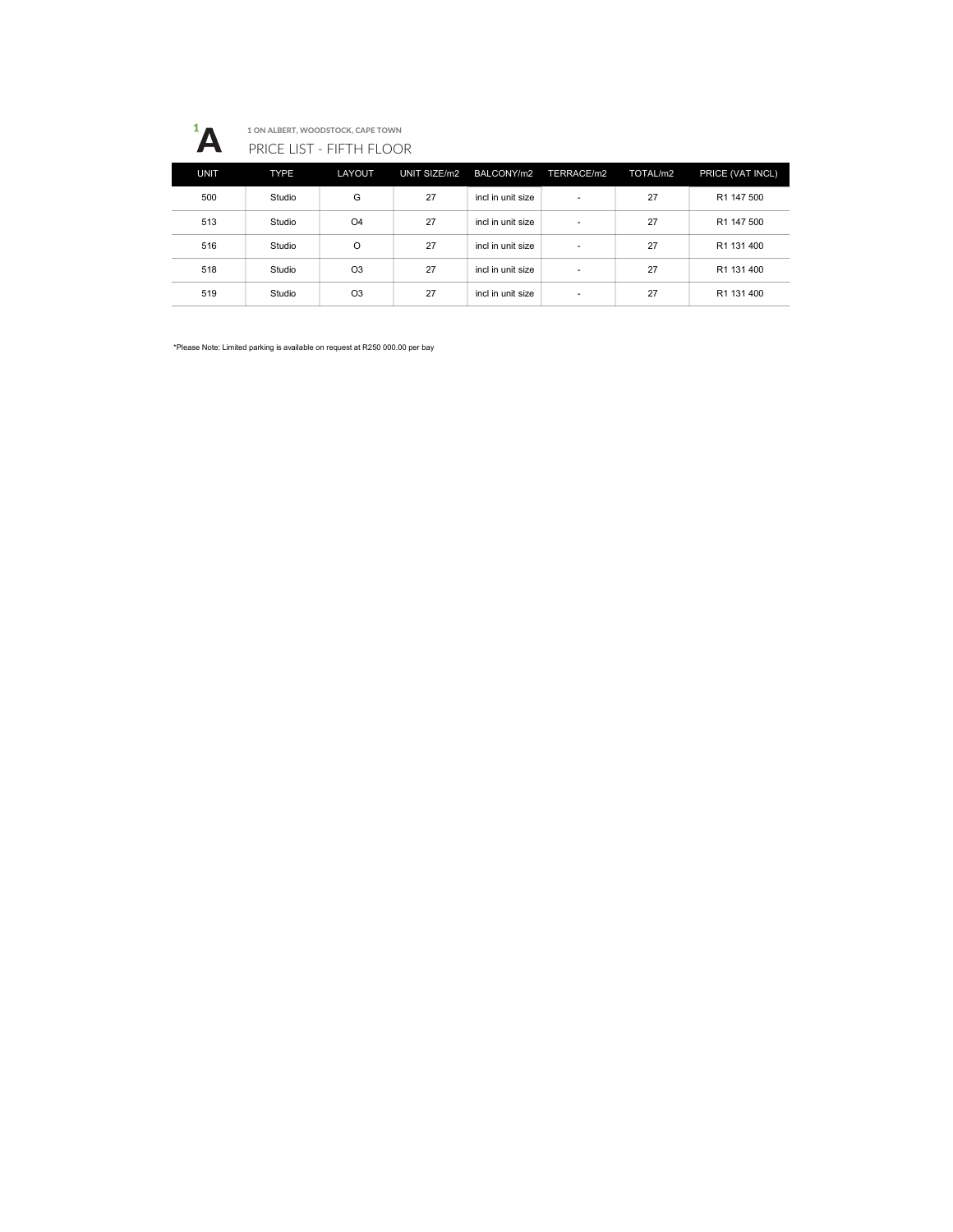

1 ON ALBERT, WOODSTOCK, CAPE TOWN PRICE LIST - SIXTH FLOOR

|                               | <b>UNIT</b> | <b>TYPE</b> | LAYOUT         | UNIT SIZE/m2 | BALCONY/m2        | TERRACE/m2               | TOTAL/m2 | PRICE (VAT INCL)  |
|-------------------------------|-------------|-------------|----------------|--------------|-------------------|--------------------------|----------|-------------------|
| Tenant<br>1/11/21 - 30/4/23   | 600         | Studio      | F <sub>2</sub> | 27           | incl in unit size | ٠                        | 27       | R<br>1 210 364,00 |
| Tenant<br>1/11/21 - 30/4/23   | 602         | Studio      | G              | 24           | incl in unit size | $\overline{a}$           | 24       | R<br>1 063 256,00 |
|                               | 608         | Studio      | G              | 24           | incl in unit size |                          | 24       | R<br>1 063 256,00 |
|                               | 610         | Studio      | D              | 25           | incl in unit size | ٠                        | 25       | R<br>1 259 330,00 |
| Tenant<br>04/08/21 - 31/07/22 | 611         | Studio      | D              | 25           | incl in unit size | $\blacksquare$           | 25       | R<br>1 259 330,00 |
|                               | 613         | Studio      | O              | 27           | incl in unit size | $\overline{\phantom{a}}$ | 27       | R<br>1 259 330,00 |
| Tenant<br>01/09/21 - 31/08/22 | 615         | Studio      | O <sub>3</sub> | 27           | incl in unit size | $\overline{a}$           | 27       | R<br>1 142 140,00 |
|                               | 616         | Studio      | O <sub>3</sub> | 27           | incl in unit size | $\overline{\phantom{a}}$ | 27       | R<br>1 142 140,00 |
|                               | 617         | Studio      | O <sub>3</sub> | 27           | incl in unit size | $\overline{\phantom{a}}$ | 27       | R<br>1 142 140,00 |
| Tenant<br>01/09/21 - 31/08/22 | 618         | Studio      | O <sub>3</sub> | 27           | incl in unit size | ٠                        | 27       | R<br>1 142 140,00 |
|                               | 619         | Studio      | O <sub>3</sub> | 27           | incl in unit size | $\overline{a}$           | 27       | R<br>1 142 140,00 |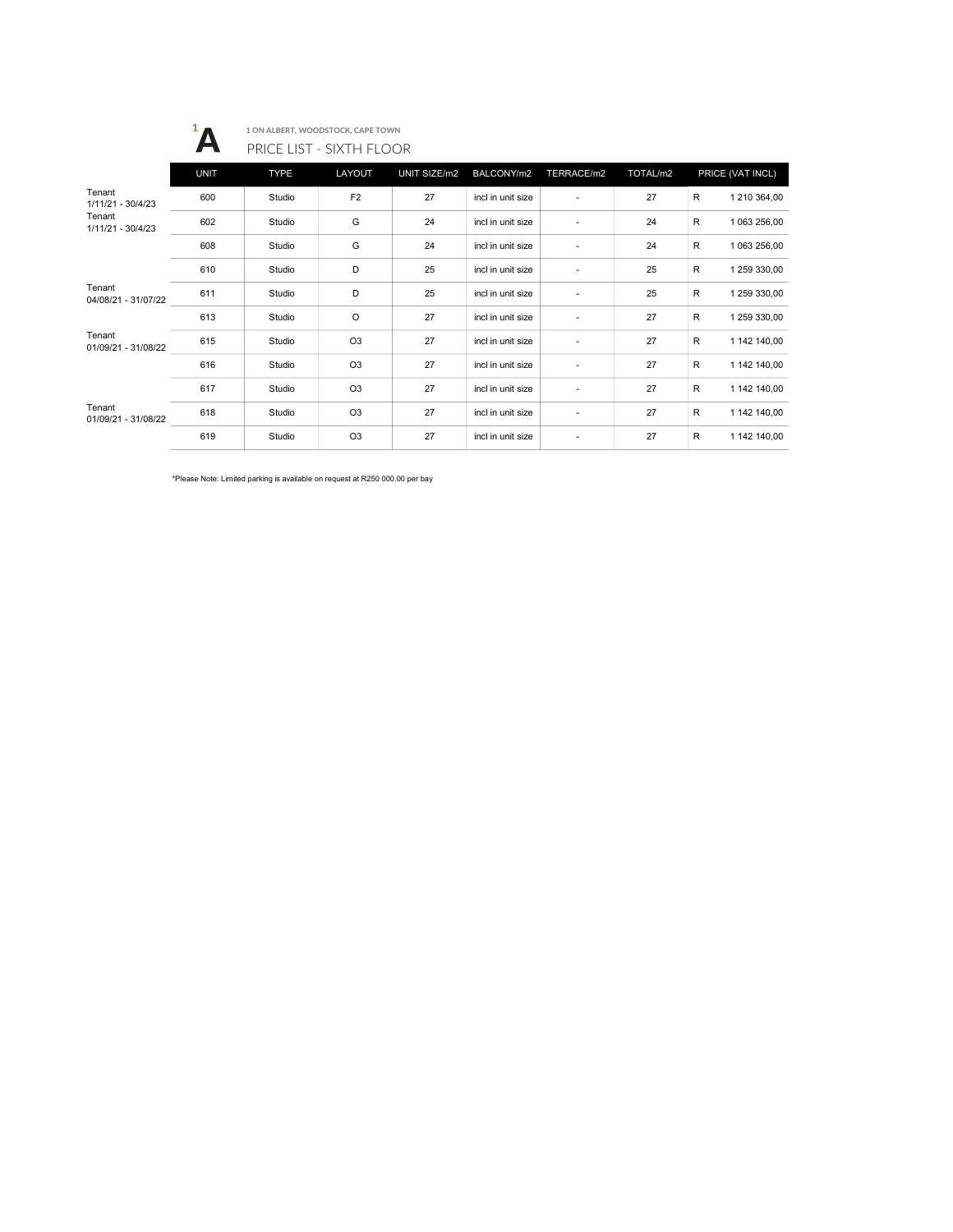|                               | $\blacktriangleright$ |             | 1 ON ALBERT. WOODSTOCK. CAPE TOWN<br>PRICE LIST - SEVENTH FLOOR |              |                   |            |          |                   |
|-------------------------------|-----------------------|-------------|-----------------------------------------------------------------|--------------|-------------------|------------|----------|-------------------|
|                               | UNIT                  | <b>TYPE</b> | LAYOUT                                                          | UNIT SIZE/m2 | BALCONY/m2        | TERRACE/m2 | TOTAL/m2 | PRICE (VAT INCL)  |
| Tenant<br>01/09/21 - 31/08/22 | 718                   | Studio      | O                                                               | 27           | incl in unit size |            | 27       | R<br>1 182 140.00 |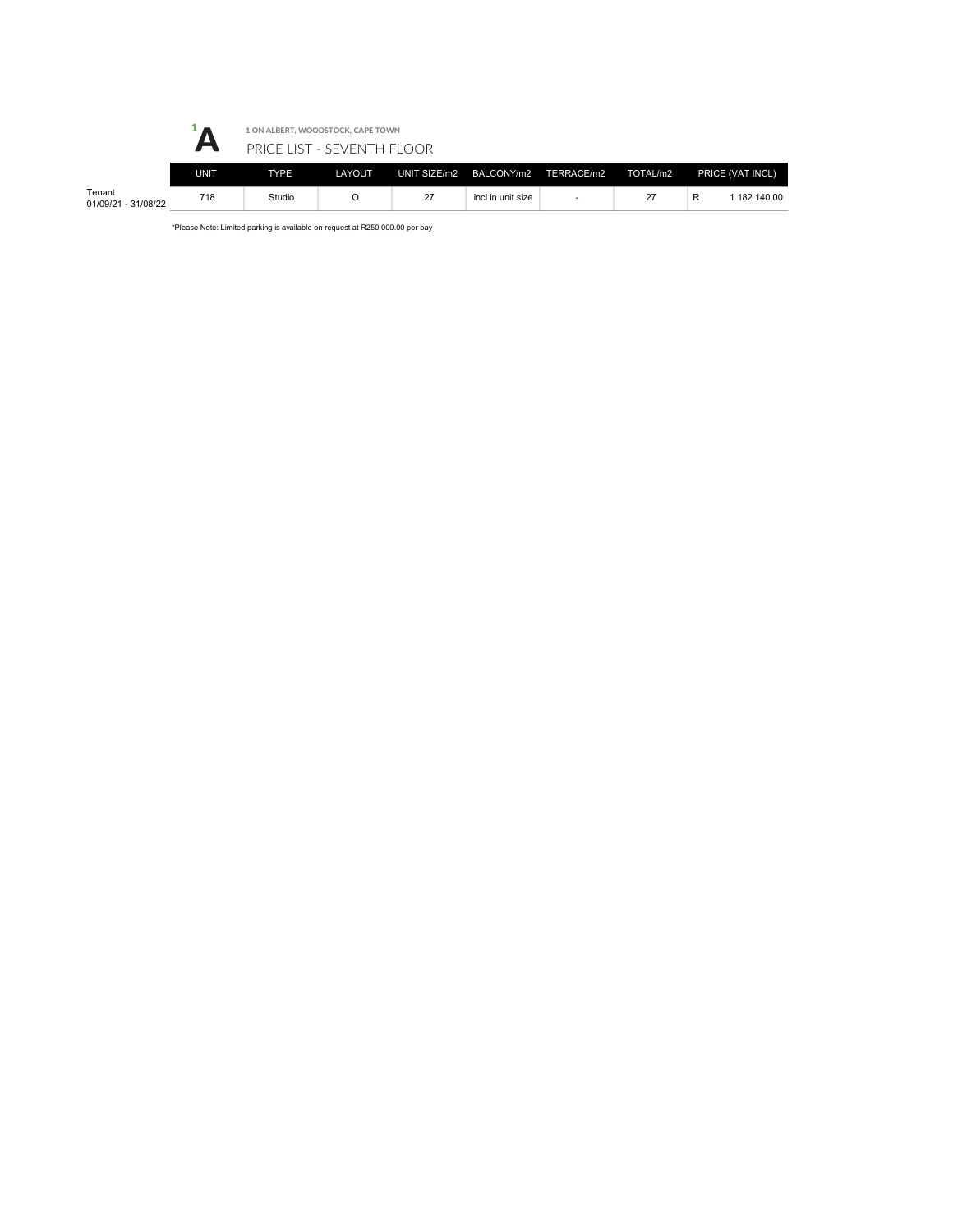

## 1 ON ALBERT, WOODSTOCK, CAPE TOWN PRICE LIST - EIGHTH FLOOR

|                               | <b>UNIT</b> | <b>TYPE</b> | LAYOUT         | UNIT SIZE/m2 | BALCONY/m2        | TERRACE/m2               | TOTAL/m2 | PRICE (VAT INCL)  |
|-------------------------------|-------------|-------------|----------------|--------------|-------------------|--------------------------|----------|-------------------|
| Tenant<br>01/11/21 - 31/10/22 | 800         | Studio      | F              | 27           | incl in unit size | $\overline{\phantom{a}}$ | 27       | R<br>1 300 364.00 |
| Tenant<br>01/11/21 - 30/04/23 | 806         | Studio      | G              | 24           | incl in unit size | $\overline{\phantom{a}}$ | 24       | R<br>1 173 500,00 |
| Tenant<br>18/02/22 - 31/12/22 | 807         | Studio      | G              | 24           | incl in unit size | $\overline{\phantom{a}}$ | 24       | R<br>1 173 500.00 |
| Tenant<br>01/11/21 - 30/04/23 | 809         | Studio      | G              | 24           | incl in unit size | $\overline{\phantom{a}}$ | 24       | R<br>1 173 500.00 |
| Tenant<br>09/02/22 - 31/12/22 | 814         | Studio      | O              | 27           | incl in unit size | $\overline{\phantom{a}}$ | 27       | R<br>1 223 500.00 |
| Tenant<br>20/08/21 - 20/10/22 | 816         | Studio      | O <sub>3</sub> | 27           | incl in unit size | $\overline{\phantom{a}}$ | 27       | R<br>1 223 500.00 |
| Tenant<br>04/09/21 - 30/09/22 | 818         | Studio      | O <sub>3</sub> | 27           | incl in unit size | $\overline{\phantom{a}}$ | 27       | R<br>1 223 500.00 |